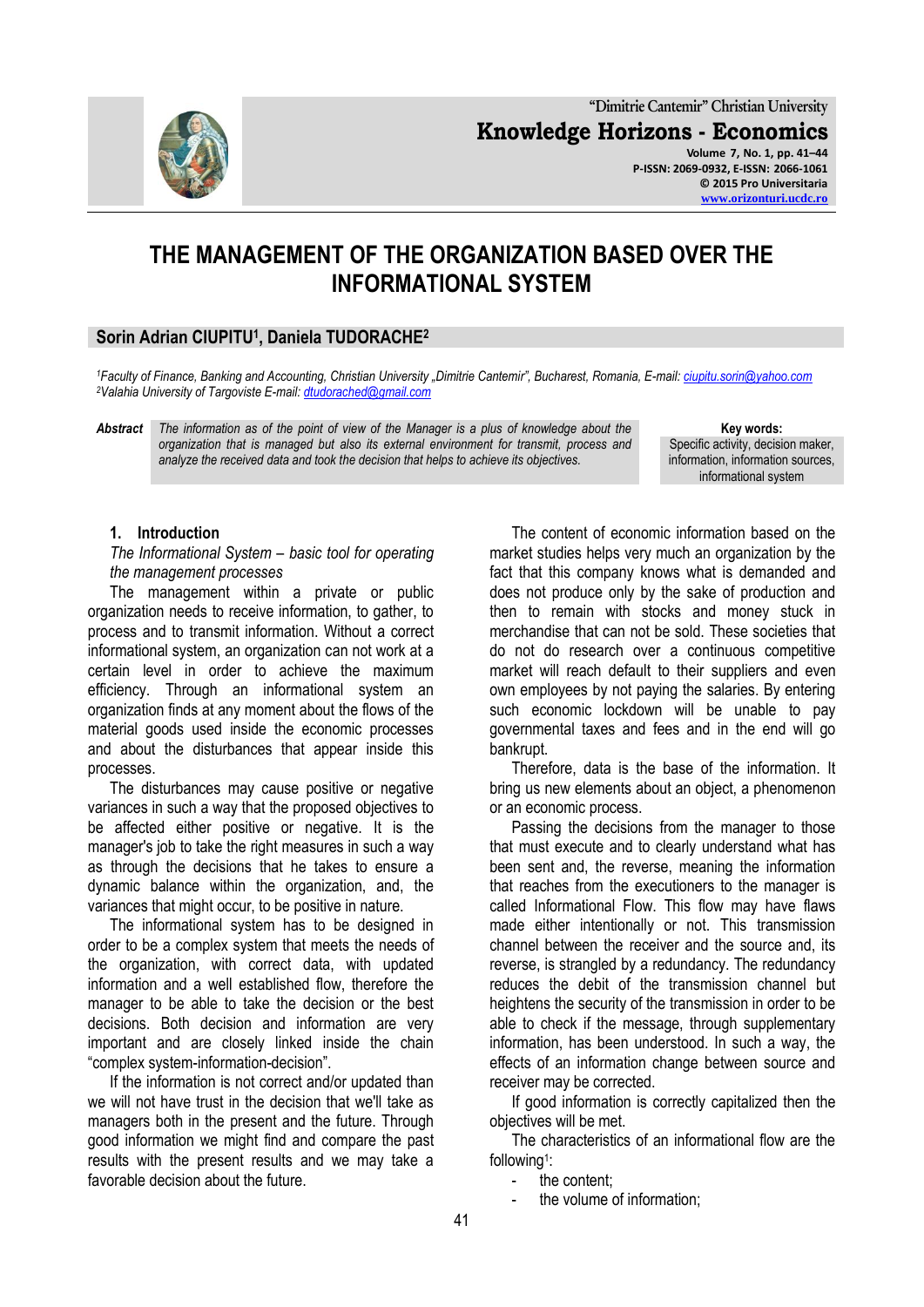- the frequency;
- the quality;
- the shape;
- the support;
- the process of obtaining;
- the cost.

The road took by an information from the source to the receiver and then to classification is called Information Circuit. The role of the information circuits is very important both for dimensioning and achieving the informational system.

"The Informational System can be defined as the ensemble of data, information, flows and information circuits, procedures and means of treating the information, meant to contribute to the establishment and achievement of the objectives of the society" (Nicolescu O., Verboncu I., 1995, p. 170).

In order not to create some confusion from what was written above I will do the following classification:

- informational system;
- economic informational system;
- economic evidence.

**2. The Information System – System for sustaining the management**

The information system is that part of the informational system in which the data are automatically processed. If in the whole informational system the data are automatically processed then we may discuss about an integrated information system.

The design of the informational systems has to be based over a structure that allows the achievement of the following phases<sup>2</sup>:

- gathering the data;
- preparing the data;
- processing the data;
- maintaining the files;
- obtaining the output information.

These phases are called under the notion of "the cycle of processing the data"

*J.L. Le Moigne, french expert, publishes in the 7th decade three works from which the biggest contribution is the OID Model (Operation-Information-Decision), that implies an organizational structure based over three systems:*

- *the Operation System (O);*
- *the Information System (I);*
- *the Decision or Management System (D)<sup>3</sup> .*

The operation system (O) is the system that processes within an organization the following flows:

- orders:
- invoices:
- reception notes;
- payment orders;
- cash register;
- in-out register;
- transactions.

The information system (I) regulates the input or output flows and informs the manager at any moment about some positive or negative modifications inside the organization. The decision system (D) is the system that analyze the received information and takes the right decisions in order that the organization to meet its objectives. The Decision Support System – DSS, a concept assigned by some experts (Alter, S.L., 1980, Spragne, R.H., Watson, H.J., 1986; Turban, E., 1998), is the system that supports the unstructured and semi structured decisions from the following domains of management:

- strategic planning;
- management control;
- operational control.

A special worth is assigned to E. Turban whereas against the big diversity of opinions regarding the definition of the DSS, elaborates the ideal model, defined by an ensemble of characteristics and decisions of a DSS:

- provides support to the manager in the elaboration of the unstructured and semi structured decisions, by merging the human judgment and logic with the automated processing of the information (by computers);

- ensures the support to all the management levels within the organization;

- supports both individual and group decision;

- characterized by its proprieties of adaptability and flexibility;

- through friendly interface, the interactive collaboration with the user, assures a better efficiency DSS;

- targets as first priority the raise of the efficiency of the decision processes through accuracy, speed, quality and as a second priority to lower the cost of the elaboration of the decision;

- ensures full control of the human factor in the decision making, to which it supports but does not replaces;

- DSS involves continuous accumulation of new knowledge, required for the development of its operation, analysis and improvement;

- the system encompass both data and models<sup>4</sup>.

From what was written above, we take the conclusion that DSS is a merge between the computer capacity and the human factor capacity for taking some or other decisions.

## **3. Types of information at the level of a public organization such as RIS (Romanian Information Service)**

The decision maker of such institution requires information from more domains as such: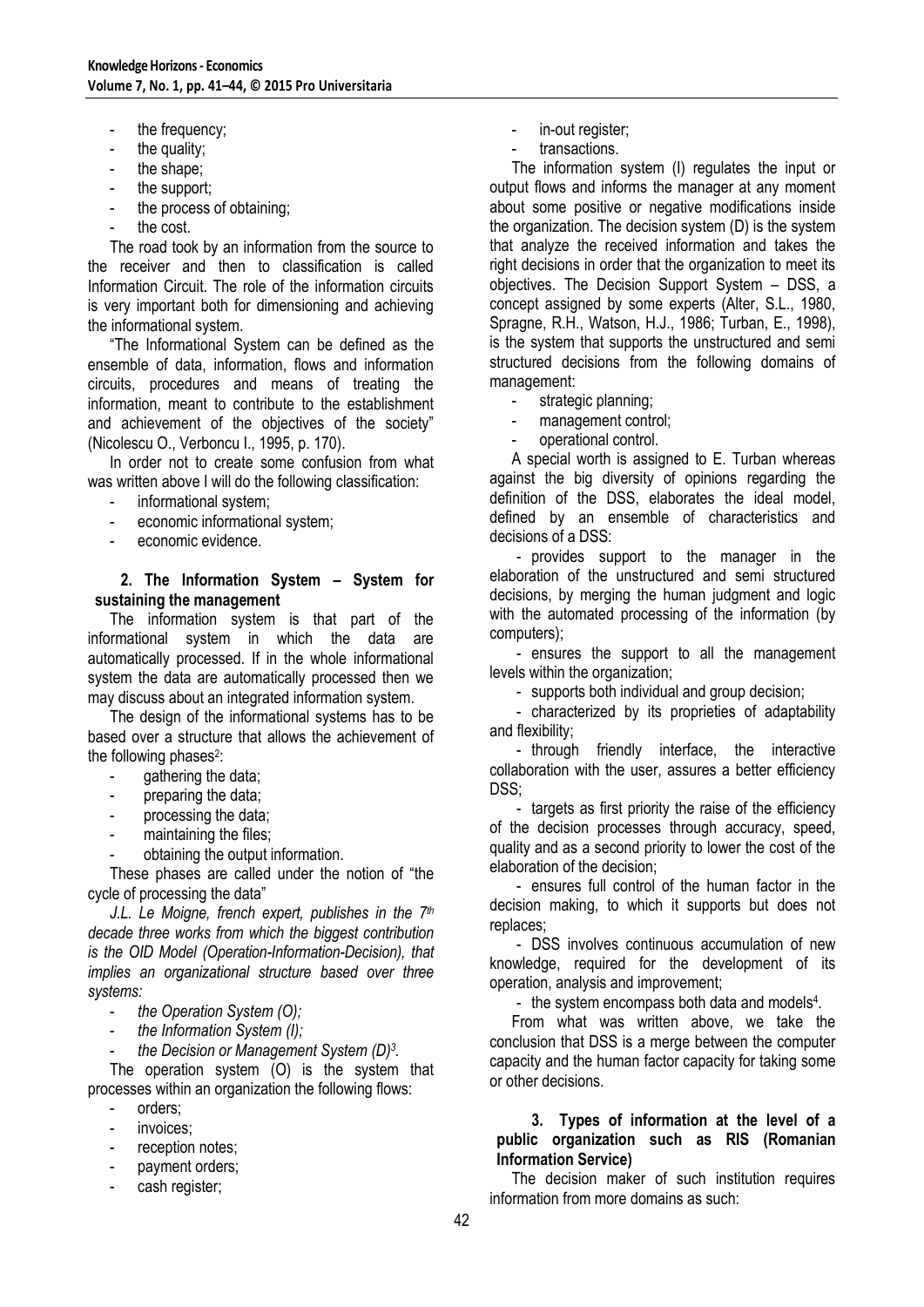- political information;
- military information;
- social information;
- economic information:
- scientific and technical information;
- environmental information.

The political information are those information that refers to both internal and external policy of Romania.

The military information refers the human capacity of the army, the military equipment, the operative degree and the negotiation and closing of military agreements.

The social information is information linked to the degree of understanding and social living between the ethnicity from our country and the internal and external policy of Romania.

The economical information are based over data regarding the imports and exports of a country and the economic development plans that encompass:

- prices;
- production:
- consumption;
- fiscal policy;
- monetary policy.

The scientific and technical information refers:

- development of military equipment;
- capacity of the state to invest in researchdevelopment-innovation for military and civil sector etc.

The environmental information helps making decisions of feasibility but also planning for military operations.

### **4. The activity of search, gathers, obtain or collect data and information**

The specific activity has to be based over compliance of the most important principles of the informative work that, mainly, has to follow some aspects<sup>5</sup>:

- Each principle has to have a major meaning and a large application;
- The principles have to have character of generality;
- The enunciation of the principles has to be made in such a way in order to be understood;
- The enunciation has to avoid complex terminologies

The principles of informative work of our information structures, according with our national doctrine are the following<sup>6</sup>:

- the principle of freedom of action;
- the principle of fidelity;
- the principle of subdivision:
- the principle of conspiracy;
- the principle of continuity;
- the principle of unity of the informative actions;
- the principle of work within the objective;
- the principle of legality (legitimity);
- the principle of cooperation and uninterrupted collaboration;
- the principle of finality.

The gathering and obtaining the information requires the operation with an objective and operative data. Objective is that place that contains information and is represented by an action zone, a country etc.

The information activity delimits the competences of the state institutions specialized in information activities as such:

- Romanian Information Service (RIS) – performs a multiple role: internal information, counter information and protection of information;

- External Information Service (EIS) – specialized in gathering data from outside the country regarding the national security

These institutions are responsible for the National Security of Romania and are financed from the state budget; their activity is controlled by the Parliament.

## **5. Conclusions and Assumptions**

The manager that manages a public or private enterprise has to have a performant informational system that provides enough data in such a way that he can take the best decision in a very short time.

The information received by the manager in order to take good decisions has to fulfill the following requirements:

- to contain just the necessary content;
- to be complete;
- to be accurate:
- to be updated;
- to be validated from multiple sources;
- to be clear without ambiguous elements

And I close with a quote from Peter Drucker that said "the most important thing in communication is to hear something that is not said".